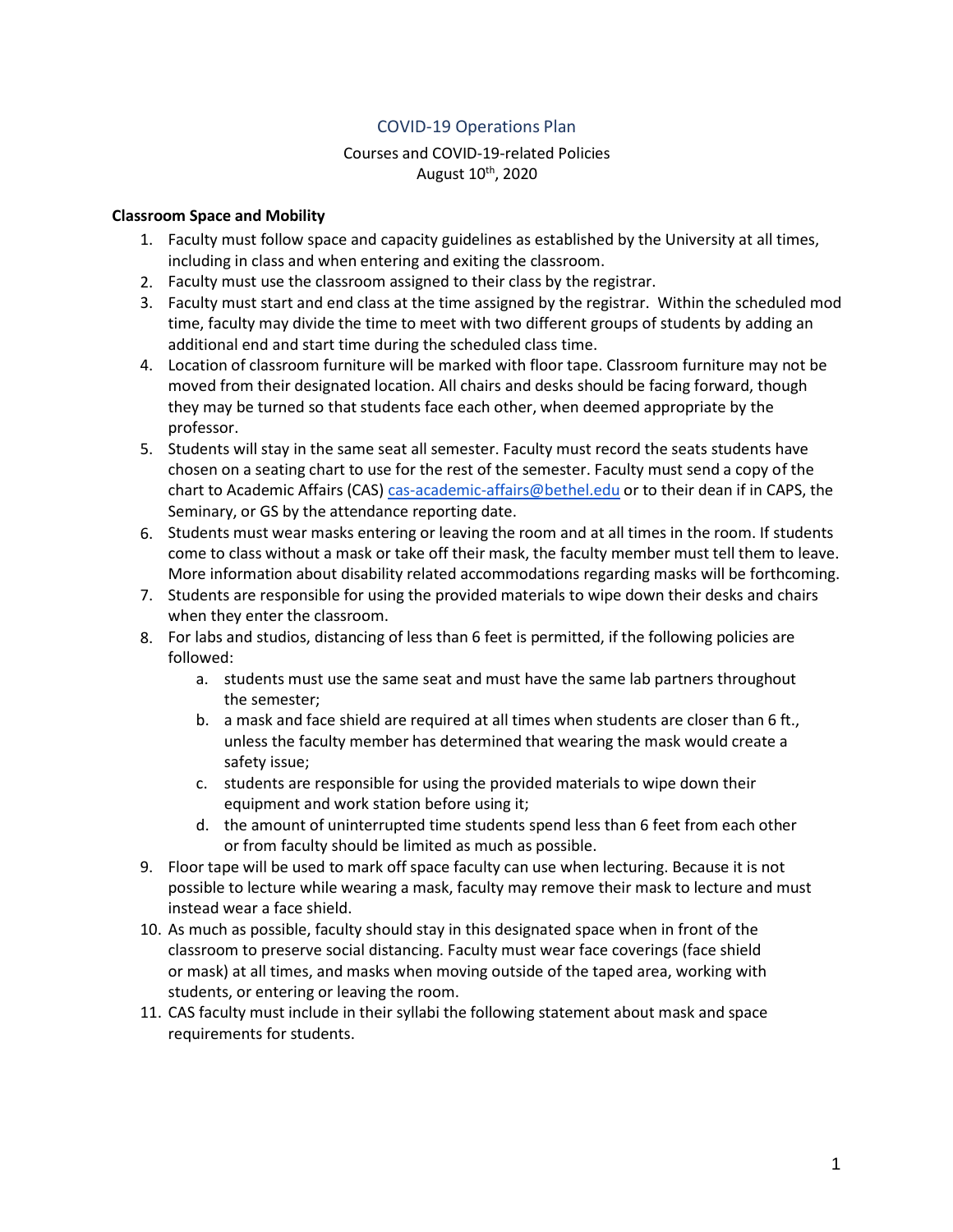**CAS Syllabus note for labs and studios**: Students must wear masks entering or leaving the room. Masks **and** face shields are required at all times when students are closer than 6 ft., unless the faculty member has determined that masks would create a safety issue. Face shields may be removed to use a microscope. The amount of uninterrupted time students spend less than 6 feet from each other should be limited as much as possible. Students must stay in the same seat and must have the same lab partners throughout the semester. Classroom furniture must not be moved. Students are responsible for using the provided materials to wipe down their equipment and work area before using them.

**CAS Syllabus note for all other classes:** Students must wear masks entering or leaving the room and at all times in the room. Students must sit in the same seat throughout the semester. Classroom furniture must not be moved, though students may turn and face each other when given permission to do so by the professor. Students are responsible for using the provided materials to wipe down their equipment and work area before using them.

#### **Instructional Policies**

- 12. Guiding principle: Faculty engagement with students is essential to instruction, and will look different in a modified F2F environment than in a traditional setting.
- 13. Modified F2F: Faculty must design courses so that all learning objectives can be accomplished online, and use classroom F2F time to augment learning and foster a learning community. Faculty are strongly advised to use the resources found on th[e Covid-19](https://www.bethel.edu/faculty-development/fall-2020-covid-19-and-teaching) and Teaching website, and to seek help as needed from the Faculty Development team and from Academic Development.
- 14. Course objectives must be able to be met by all students. Faculty must design their courses so that students physically present in the classroom as well as those students learning remotely can meet these objectives.
- 15. Course design should include some class sessions throughout the term that allow students learning remotely to engage with their faculty and other students in real time (synchronously) via Zoom. Courses must be designed to ensure that all students regularly engage with their faculty and their peers and are part of the class learning community.
- 16. It is possible class sessions may include activities that engage students learning remotely and students physically present in different ways.
- 17. Faculty when teaching must meet regularly with students in a F2F format. For courses held in campus classrooms, this means physical F2F; for courses taught online only, with scheduled class times, this means virtually F2F through zoom. Faculty should establish a regular course rhythm so that expectations are understood and activities are predictable for students.
- 18. Faculty must use Moodle as the launching platform for all online class activity. ITS will compile a list of recommended instructional software and post it on the *Covid-19 and [Teaching](https://www.bethel.edu/faculty-development/fall-2020-covid-19-and-teaching)* website.